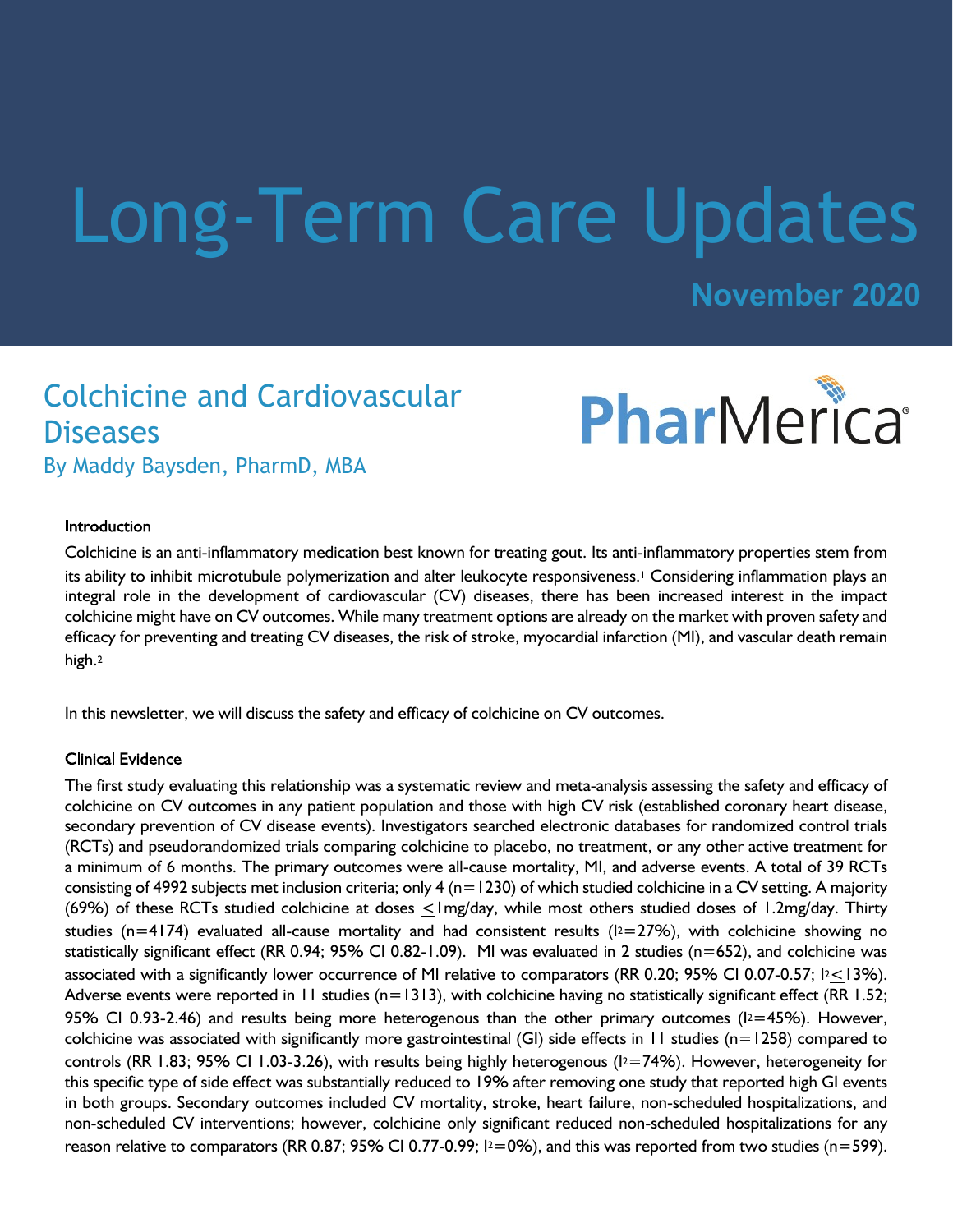Lower doses of colchicine (0.5 to 1mg/day) resulted in significantly reduced all-cause mortality ( $p=0.03$ ) compared to higher doses (up to 2mg/day). Researchers concluded that colchicine may have substantial CV benefits, especially with regard to MI; however, there is enough uncertainty about its safety and efficacy in CV disease to warrant the need for large-scale trials before these results can be interpreted without caution.<sup>3</sup>

Further research on the efficacy of colchicine on CV outcomes was conducted in a more recent meta-analysis which focused only on patients with high CV risk. Investigators performed a literature search for clinical trials studying colchicine's impact on CV events between January 1990 and October 2019. The primary outcome was stroke incidence, and secondary outcomes included the occurrence of MI, all-cause mortality, and CV mortality. A total of 9 RCTs involving 6630 subjects met inclusion criteria, with 3359 in the treatment group and 3271 in the control group. Patient populations amongst studies consisted of those with stable coronary heart disease (3 studies), heart failure with reduced ejection fraction (1 study), postcardiac surgery (2 studies), and those after acute coronary syndrome (3 studies). Colchicine doses ranged from 0.5mg/day to 1mg/day. Six studies (n=5958) reported stroke incidence which was found to be significantly lower in the colchicine group compared to placebo (OR 0.33; 95% CI 0.15-0.70; I2=0%). No significant reduction difference in MI (OR 0.45; 95% CI 0.13-1.60; I <sup>2</sup>=73%), all-cause mortality (OR 0.85; 95% CI 0.60-1.42; I2=17%), nor CV mortality (OR 0.42; 95% CI 0.70-2.61; I2=58%) was observed between colchicine and placebo amongst 5 ( $n=5598$ ), 9 ( $n=6630$ ), and 6 studies ( $n=5794$ ), respectively. Heterogeneity was only significant for MI ( $p=0.03$ ), and side effects were not addressed. The authors concluded that while colchicine's tolerability and benefits should be confirmed in ongoing clinical trials, it could be considered for secondary prevention of atherosclerotic cerebrovascular disease, as it significantly reduced stroke risk in subjects with high CV risk.<sup>2</sup>

Most recently, one multi-center, double-blind, placebo-controlled RCT (LoDoCo2), which was not included in the previous meta-analyses, was published in August 2020 that looked at whether low-dose colchicine 0.5mg once daily prevented CV events in patients with chronic coronary disease. A total of 6528 eligible subjects participated in a one month open-label run-in phase, during which they received colchicine 0.5mg once daily. Of these subjects, 5522 who reported compliance and no unacceptable adverse effects and remained in stable condition and willing to participate were randomized to receive colchicine 0.5mg once daily ( $n=2762$ ) or matching placebo ( $n=2760$ ) for a median duration of 28.6 months. GI upset was the most common reason why subjects in the open-label run-in phase did not undergo randomization. All patients who were randomized were well treated at baseline with respect to their chronic coronary disease, with most or a majority taking an antiplatelet agent or anticoagulant (99.7%), a lipid-lowering agent (96.6%), a beta-blocker (62.1%), or a renin-angiotensin system inhibitor (71.7%). The primary outcome was a composite of CV death, spontaneous (non-procedural) MI, ischemic stroke, or ischemia-driven coronary revascularization. The key secondary outcome was a composite of CV death, spontaneous MI, or ischemic stroke. The primary outcome occurred in 187 subjects (6.8%) in the colchicine group and 264 subjects (9.6%) in the placebo group, with colchicine having a 31% lower risk (HR 0.69; CI 0.57-0.83; p<0.001). The key secondary outcome occurred in 115 patients (4.2%) in the colchicine group and in 157 patients (5.7%) in the placebo group, with colchicine having a 28% lower risk (HR 0.72; 95% CI 0.57-0.92; p=0.007). Other secondary outcomes evaluated were the composite of spontaneous MI or ischemia-driven coronary revascularization, the composite of CV death or spontaneous MI, ischemia-driven coronary revascularization, spontaneous MI, ischemic stroke, death from any cause, and CV death. All other secondary outcomes except ischemic stroke and CV death were significantly lower in the colchicine group compared to placebo ( $p \le 0.01$ ). On the other hand, death from any cause was higher in the colchicine group compared to placebo, but this was not statistically significant.<sup>1</sup> Hazard ratios and 95% CIs for the primary and secondary outcomes are outlined in Table 1 on the next page.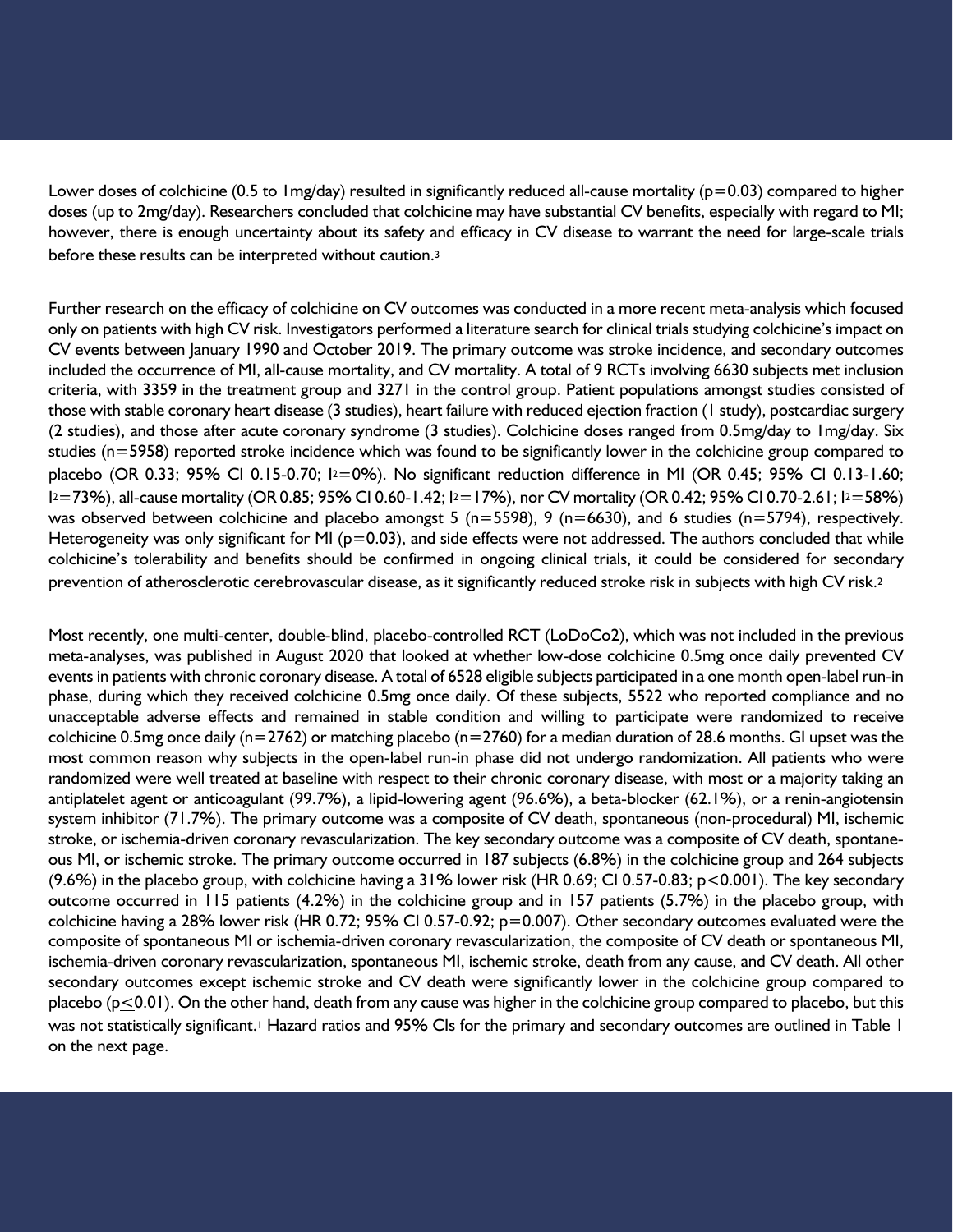# Table 1. Hazard ratios for CV events

| <b>Outcome</b>                                                                  | Colchicine<br>$n = 2762$ | Placebo<br>$n = 2760$ | <b>HR (95% CI)</b>  | P Value   |
|---------------------------------------------------------------------------------|--------------------------|-----------------------|---------------------|-----------|
| <b>Primary Outcome</b>                                                          |                          |                       |                     |           |
| CV death, MI, ischemic stroke, or ischemia-driven<br>coronary revascularization | 6.8%                     | 9.6%                  | $0.69(0.57-0.83)$   | < 0.001   |
| Key Secondary Outcome                                                           |                          |                       |                     |           |
| CV death, MI, or ischemic stroke                                                | 4.2%                     | 5.7%                  | $0.72(0.57-0.92)$   | 0.007     |
| <b>Additional Secondary Outcomes</b>                                            |                          |                       |                     |           |
| MI or ischemia-driven coronary revascularization                                | 5.6%                     | 8.1%                  | $0.67(0.55-0.83)$   | < 0.001   |
| CV death or MI                                                                  | 3.6%                     | 5.0%                  | $0.71(0.55-0.92)$   | 0.01      |
| Ischemia-driven revascularization                                               | 4.9%                     | 6.4%                  | $0.75(0.60-0.94)$   | 0.01      |
| M <sub>l</sub>                                                                  | 3.0%                     | 4.2%                  | $0.70(0.53-0.93)$   | 0.01      |
| Ischemic stroke                                                                 | 0.6%                     | 0.9%                  | $0.66(0.35 - 1.25)$ | 0.2       |
| Death from any cause                                                            | 2.6%                     | 2.2%                  | $1.21(0.86 - 1.71)$ | <b>NR</b> |
| CV death                                                                        | 0.7%                     | 0.9%                  | $0.80(0.44 - 1.44)$ | <b>NR</b> |

NR=not reported

Non-CV death was the only adverse event that occurred more frequently in subjects taking colchicine compared to placebo (HR 1.51; 95% CI 0.99-2.31); however, this was not statistically significant. Additionally, while myalgia was reported more frequently in subjects on colchicine compared to placebo (HR 1.15; 95% CI 1.01-1.31), this adverse event was only collected from patients in the Netherlands. Researchers concluded that the occurrence of CV events was significantly lower with low dose colchicine compared to placebo in patients with chronic coronary disease, most of whom were already taking proven secondary prevention therapies.<sup>1</sup>

While each of the studies above came to diverse conclusions relative to colchicine's effect on specific CV outcomes, the fact that the results of all three were based on RCTs, minimizes the risk of bias and provides increased confidence in the investigators' findings. Additionally, results from the two meta-analyses provides increased power and a more precise estimate of colchicine's effect on CV outcomes. On the other hand, each study also has inherent limitations. In the first meta-analysis, while MI was significantly lower in subjects taking colchicine relative to comparators, this result was mainly driven by one study specifically designed for CV effects. Moreover, varying doses of colchicine and follow-up times were analyzed amongst the RCTs included in both meta-analyses. Lastly, the study population in LoDoCo2 was predominately male which reduces the generalizability of the study's results to females. The American College of Cardiology and American Heart Association's (ACC/AHA) clinical practice guidelines do not address colchicine's place in therapy for CV risk reduction.